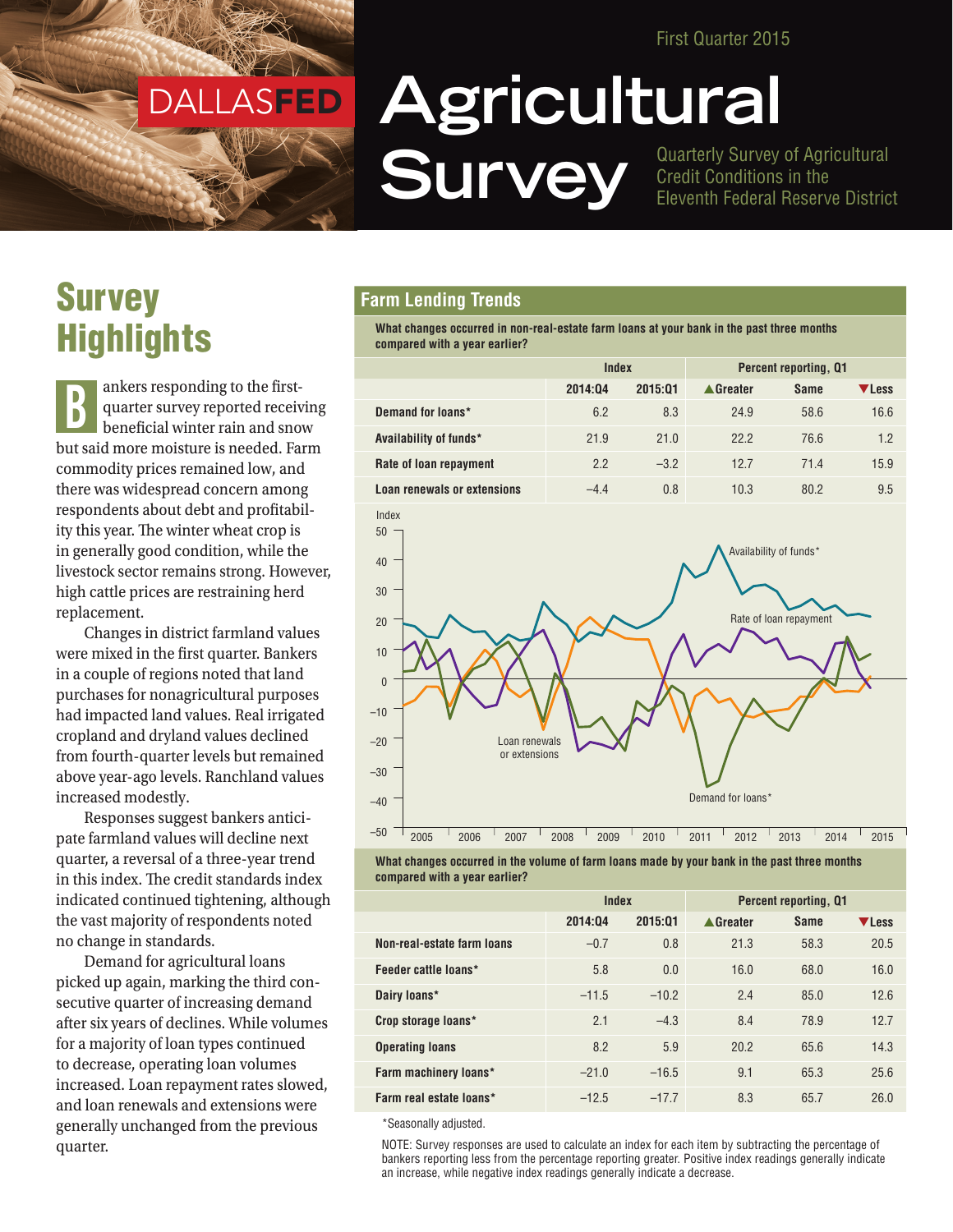# **Quarterly Comments**

### **District bankers were asked for additional comments concerning agricultural land values and credit conditions. These comments have been edited for publication.**

Region 1 • Northern High Plains

 $\blacktriangleright$  Moisture improved with winter snow storms. Prospects for producing an average to above-average wheat crop look good. Lower profitability is reflected in 2015 farm budgets due to lower crop prices.

 $\blacktriangleright$  We are definitely feeling a burden from additional bank regulations, which are causing great hardship on our banks and our customers.

Region 2 • Southern High Plains

 $\triangleright$  Commodity prices really hurt our crop producers. Only cattle prices stayed at a decent level. Current moisture is a big positive for planting. Farmers are having a hard time deciding what to plant and how to use new insurance products from the 2014 farm bill.

 $\blacktriangleright$  Harvest commodity prices and weather played a huge factor in the lower profitability of most operations in 2014. Lack of a direct payment program for most commodities and lower insurance prices will make 2015 challenging. Current moisture conditions are the bright spot in a tight year to come.

 $\blacktriangleright$  In the current farm bill and new insurance programs, cotton is the forgotten commodity. Cash flows are extremely tight, and producers are being stretched.

 $\triangleright$  2014 was a very tough year for farmers in our area. Lower commodity prices are making cash flows extremely tight. The new farm bill is of no help to our producers, especially cotton producers. We are leaning more and more on Farm Service Agency loans; however, their limits are not adequate in some circumstances.

 $\blacktriangleright$  As expected, West Texas row-crop producers experienced poor to mediocre results in 2014. Cotton growers who harvested a crop fared the worst as cotton prices fell to the 50 cent range at harvest, which is well below production costs. Many will have carryover debt. For the most part, producers have enough land equity to refinance the carryovers. The cattle sector is also facing pressure from falling stocker and feeder prices. The one bright spot is much-improved moisture conditions, which should give us a shot at a reasonable crop for the first time since 2010. With depressed crop prices, growers are understandably cautious about spending. Equipment and other farm supply dealers are reporting lackluster demand. Farmland values haven't backed off any, which is somewhat surprising.

Region 3 • Northern Low Plains

 $\blacktriangleright$  Producers are feeling the impact of lower commodity prices. Most can pay all operating costs but cannot

make term debt payments. Moisture conditions are fair. The wheat crop is in fair to good condition at this time.

Region 4 • Southern Low Plains

 $\blacktriangleright$  We lost a large amount of feeder cattle loans due to market volatility, specifically the cash-basis volatility, making breakeven projection impossible. Wheat is in such good shape that our bank could have made some good loans if our producers had a reliable hedging tool.

#### Region 5 • Cross Timbers

 $\blacktriangleright$  We are going into spring with adequate ground moisture but inadequate tank, pond and lake water.

 $\blacktriangleright$  Moisture conditions are very good at present, but most of our area is still in dire need of heavier rains to bring up lake levels. Hay supplies are adequate and the price is holding; winter pasture grazing is good. Record beef cattle prices are giving cow–calf operators a boost, especially those not having to buy replacements. Dairies in the area had a good 2014, which continues into 2015 with very good milk prices and reasonable feed costs.

 $\blacktriangleright$  We received much-needed moisture in the past 10 days in the form of rain, sleet and snow. However, lakes and stock tanks remain below 25 percent capacity.

#### Region 6 • North Central Texas

 $\blacktriangleright$  We have concerns for 2015 crop income because of the drop in expected commodity market prices.

Most land transactions we are seeing are sales to investors and not to farmers or ranchers directly. Farmers and ranchers in our area are generally leasing the majority of the acreage they operate.

#### Region 7 • East Texas

 $\blacktriangleright$  The cattle market remains strong. We are watching how much we loan on cattle but have a very good borrower base, which tends to be conservative.

 $\blacktriangleright$  A corporation's recent nonagricultural-purpose land purchase of prime irrigated farmland was for almost double normal sales prices. The sellers now have funds to buy other parcels at inflated prices. This transaction will skew farmland prices in the area for several years.

It is a desire and focus of our bank for 2015 to grow agricultural lending; however, competition from other types of lenders is proving problematic economically.

 $\blacktriangleright$  We have experienced an increase in past-due loans and a slight decrease in the price of pastureland in the



### Regions of the Eleventh Federal Reserve District

past six months. Poultry growers have made additional requests for operating loans due to increased operating costs to heat their poultry houses.

Region 8 • Central Texas

 $\blacktriangleright$  Drilling activity in the Eagle Ford Shale region has slowed down, and we are seeing some people lose jobs. Overall, borrowers are doing well. Ranchers are pleased that cattle prices remain high. Many ranchers are retaining quality replacement heifers to replace older cows. Rains over the past few days are better than we have had in years. Many fields were renovated and/or planted, so they are ready to be fertilized in anticipation of ample hay and corn crops in 2015.

 $\blacktriangleright$  Winter weather is holding back row-crop planting in the area. We still have not had enough rain to fill up ponds and reservoirs; we still need deep moisture for the summer months. Cattle futures prices are declining, yet cash cattle prices have been increasing. Replacement cattle are setting new highs every time there is a replacement sale.

 $\blacktriangleright$  The strong cattle market is very welcome to our producers; however, the high cost for purchasing replacement cows is putting a damper on herd enlargement.

#### Region 9 • Coastal Texas

 $\blacktriangleright$  Agricultural values in the area are stable to slightly higher, but there's still some influence from nonfarmrelated purchases by investors or recreational users. Overall, rainfall has been good to above average, with some areas receiving excess rain, which slowed fieldwork and plantings. Crop income projections are stable. Farm bill enrollment is very slow and has hindered producers' program decision-making. Equipment debts incurred last year pose some cash-flow concerns, while new equipment purchases have also been noted and should be of concern. Cattle prices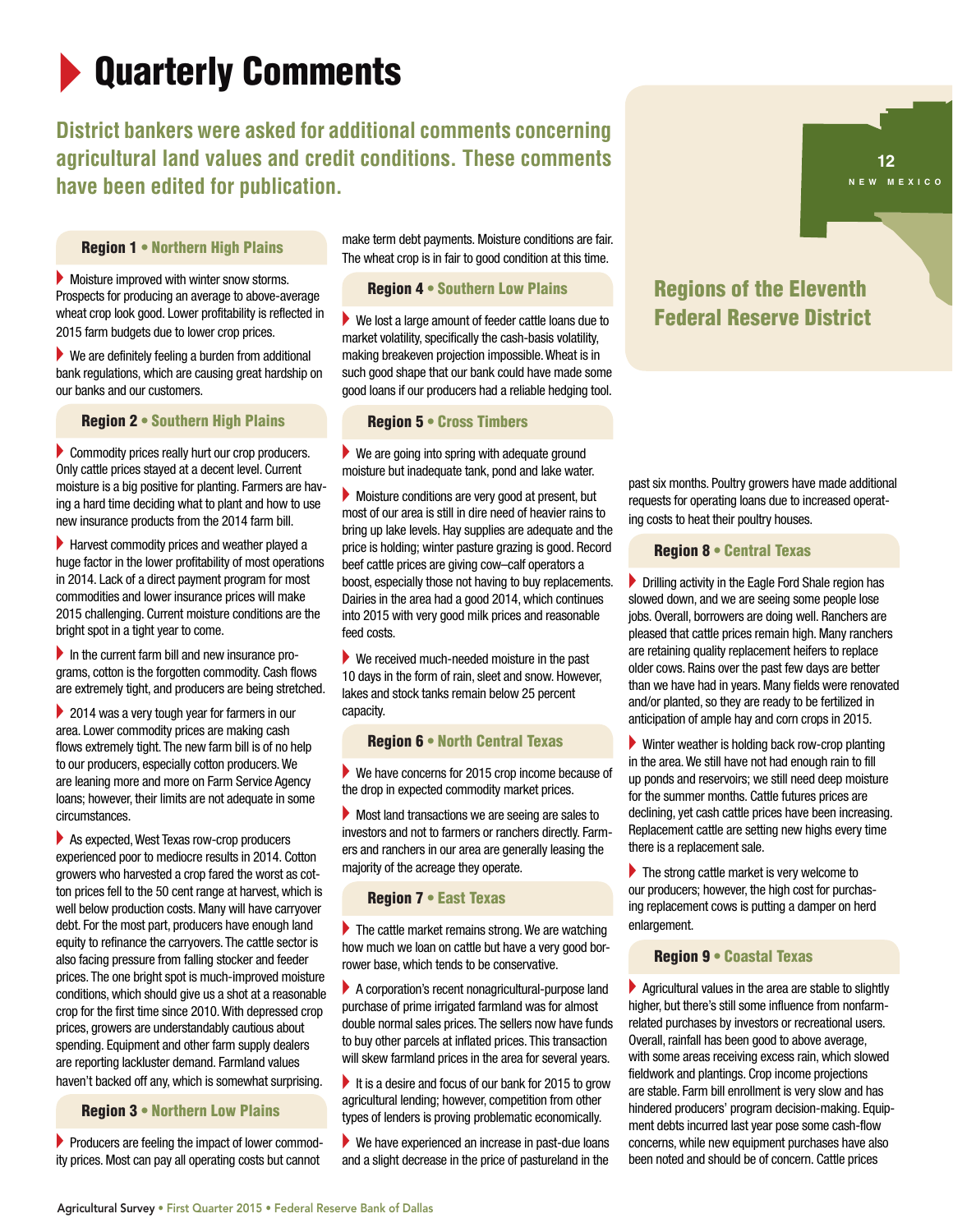#### Agricultural Survey • First Quarter 2015 • Federal Reserve Bank of Dallas

#### **Rural Real Estate Values—First Quarter 2015**

have dipped slightly but are still very good. Feeder cattle are slow into the feedlot as most producers are still trying to restock. Wheat in fields right now has the potential to yield a record crop. All other crops have potential for average to above-average if no other delays in planting occur.

**10**

**9**

**7 6**

**8**

**11**

**2**

**3**

**<sup>4</sup> <sup>5</sup> L O <sup>U</sup> ISIANA NEW MEXICO**

**TEX A S**

**13**

 $\blacktriangleright$  All farmers are feeling a compression in margins due to very low commodity prices. Debt-service obligations will become a focus point in underwriting agricultural loans for the next two years. Farmers who carry minimal debt will have a significant operating advantage.

 Region 11 • Trans-Pecos and Edwards Plateau

 $\blacktriangleright$  Many irrigated acres are enrolled in the Edwards Aquifer Authority's Voluntary Irrigation Suspension Program, resulting in less cotton and corn to be planted on the farms.

 $\blacktriangleright$  Winter on the Edwards Plateau has been cold and icy, which is hard on livestock. Even though we have had more than the normal wintry mix of snow, sleet and ice, we still have not received substantial rainfall or beneficial moisture amounts. No real improvement has been made to the water table or deep soil moisture. Commodity prices remain strong in all areas.

 $\blacktriangleright$  Cattle, sheep and goat prices remain good.

Region 12 • Southern New Mexico

 $\blacktriangleright$  2015 farm operations have begun. Winter moisture across the region has been spotty. Range conditions should be good this spring. There remains considerable inventory of striped hay in the valley. Farmers are currently negotiating 2015 alfalfa prices with the dairies.

|                  |                                 | Banks <sup>1</sup> | Average<br>value <sup>2</sup> | Percent change<br>in value from<br>previous year <sup>3</sup> |
|------------------|---------------------------------|--------------------|-------------------------------|---------------------------------------------------------------|
|                  | <b>Cropland-Dryland</b>         |                    |                               |                                                               |
|                  | District*                       | 107                | 1,633                         | 5.5                                                           |
|                  | Texas*                          | 90                 | 1,642                         | 5.2                                                           |
| 1.               | Northern High Plains            | 14                 | 793                           | 7.0                                                           |
| $\mathbf{2}$     | Southern High Plains            | 10                 | 690                           | 2.0                                                           |
| 3                | Northern Low Plains*            | 7                  | 827                           | 1.7                                                           |
| 4                | Southern Low Plains*            | 8                  | 909                           | 5.1                                                           |
| 5                | <b>Cross Timbers</b>            | 5                  | 1,420                         | 1.4                                                           |
| 6                | <b>North Central Texas</b>      | 13                 | 2.288                         | $-1.5$                                                        |
| $\mathbf{7}$     | East Texas*                     | $\overline{7}$     | 2,579                         | 5.5                                                           |
| 8                | <b>Central Texas</b>            | 12                 | 3,379                         | 8.5                                                           |
| 9                | <b>Coastal Texas</b>            | $\overline{7}$     | 2,357                         | 8.6                                                           |
| $10-1$           | South Texas                     | n.a.               | n.a.                          | n.a.                                                          |
| 11               | Trans-Pecos and Edwards Plateau | 5                  | 1,080                         | 11.3                                                          |
| 12 <sup>2</sup>  | Southern New Mexico             | $\overline{4}$     | 425                           | 3.8                                                           |
|                  | <b>13</b> Northern Louisiana    | 13                 | 2,442                         | 10.5                                                          |
|                  | <b>Cropland-Irrigated</b>       |                    |                               |                                                               |
|                  | District*                       | 76                 | 2,343                         | 3.8                                                           |
|                  | Texas*                          | 59                 | 2,115                         | 1.6                                                           |
| 1                | Northern High Plains            | 14                 | 2.123                         | 8.3                                                           |
| $\mathbf{2}$     | Southern High Plains            | 9                  | 1,633                         | 7.7                                                           |
| 3                | Northern Low Plains*            | 4                  | 1,592                         | 0.0                                                           |
| 4                | Southern Low Plains             | 4                  | 1,350                         | 7.7                                                           |
| 5                | <b>Cross Timbers</b>            | n.a.               | n.a.                          | n.a.                                                          |
| 6                | <b>North Central Texas</b>      | 4                  | 2,500                         | 0.0                                                           |
| 7                | East Texas                      | 4                  | 2,575                         | 5.0                                                           |
| 8                | <b>Central Texas</b>            | 7                  | 3,750                         | 2.2                                                           |
| 9                | <b>Coastal Texas</b>            | 5                  | 2,920                         | 1.0                                                           |
| $10-1$           | South Texas                     | n.a.               | n.a.                          | n.a.                                                          |
| 11               | Trans-Pecos and Edwards Plateau | 4                  | 1,125                         | 5.8                                                           |
| 12 <sup>12</sup> | Southern New Mexico             | 6                  | 3,617                         | 19.0                                                          |
| 13               | Northern Louisiana              | 11                 | 3.255                         | 0.5                                                           |
|                  | <b>Ranchland</b>                |                    |                               |                                                               |
|                  | District*                       | 119                | 1,604                         | 3.7                                                           |
|                  | Texas*                          | 102                | 1,903                         | 3.0                                                           |
| 1                | Northern High Plains            | 14                 | 625                           | 11.4                                                          |
| $\mathbf{2}$     | Southern High Plains            | 7                  | 650                           | 1.5                                                           |
| 3                | <b>Northern Low Plains</b>      | 6                  | 892                           | 1.9                                                           |
| 4                | Southern Low Plains*            | $\overline{7}$     | 1,131                         | 4.4                                                           |
| 5                | <b>Cross Timbers</b>            | $\overline{7}$     | 1,707                         | 1.7                                                           |
| 6                | <b>North Central Texas</b>      | 17                 | 2,394                         | 5.1                                                           |
| $\mathbf{7}$     | East Texas                      | 12                 | 2,533                         | 2.2                                                           |
| 8                | <b>Central Texas</b>            | 13                 | 4,400                         | 5.8                                                           |
| 9                | <b>Coastal Texas</b>            | 6                  | 2,150                         | 0.0                                                           |
| 10 <sup>°</sup>  | South Texas                     | n.a.               | n.a.                          | n.a.                                                          |
| 11               | Trans-Pecos and Edwards Plateau | 11                 | 1,627                         | 2.6                                                           |
| 12 <sup>2</sup>  | Southern New Mexico             | 5                  | 316                           | 25.5                                                          |
| 13               | Northern Louisiana              | 12                 | 1,921                         | 6.2                                                           |
|                  | anally adjusted                 |                    |                               |                                                               |

seasonally adjusted

<sup>1</sup> Number of banks reporting land values.

2 Prices are dollars per acre, not adjusted for inflation.

3 Not adjusted for inflation and calculated using responses only from those banks reporting in both the past and current quarter.

n.a.—Not published due to insufficient responses but included in totals for Texas and district.